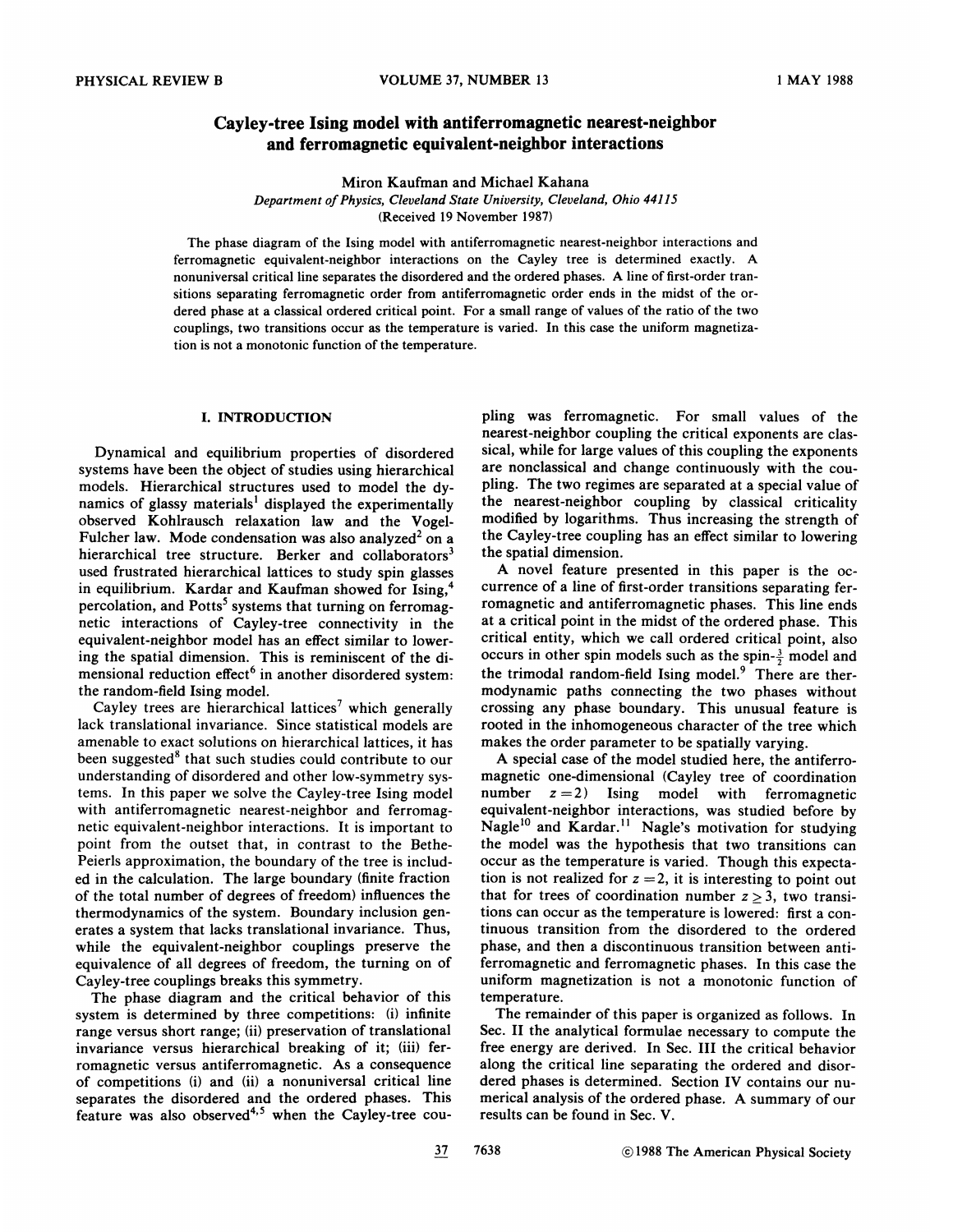$(11)$ 

# II. MODEL AND SOLUTION

Ising spins  $s = \pm 1$  are located at the vertices of the Cayley tree of coordination number z. All pairs of neighboring spins are connected by antiferromagneiic bonds  $K < 0$ , and all pairs of spins irrespective of their location are connected by ferromagnetic bonds  $J > 0$ . The Hamiltonian is

$$
-\frac{\mathcal{H}}{kT} = \frac{J}{2N} \sum_{i,j} s_i s_j + K \sum_{\langle i,j \rangle} s_i s_j \tag{1}
$$

where  $N$  is the total number of spins. The partition function is

$$
Z = \sum_{\{s_i\}} \exp\left[-\frac{\mathcal{H}}{kT}\right].
$$
 (2)

To compute the partition function we follow Kardar's To compute the partition function we follow Kardar's<br>Hamiltonian minimization method.<sup>11</sup> By using a Gauss ian integral, Z can be written as

$$
Z = (NJ/2\pi)^{1/2} \int_{-\infty}^{\infty} dm \exp\left[-\frac{N}{2}Jm^2 + Jm\sum_{i} s_i + K\sum_{(i,j)} s_i s_j\right].
$$
 (3)

After summing over the spin configurations in the righthand side of Eq. (3) we find

$$
Z = \int_{-\infty}^{\infty} dm \exp\{-N[\frac{1}{2}Jm^{2} + f_{0}(K, Jm)]\}, \qquad (4)
$$

where terms of order  $\ln N/N$  in the exponent were neglected, and  $f_0(K, Jm)$  is the free energy of the Cayley-tree model with a coupling  $K$  and a uniform field equal to Jm. In the thermodynamic limit  $N \rightarrow \infty$  the free energy per spin  $f = -\ln Z/N$  is determined by the largest integrand on the right-hand side of Eq. (4):

$$
f = \min_{m} \psi(m)
$$
 and  $\psi(m) = \frac{1}{2}Jm^{2} + f_{0}(K, Jm)$ . (5)

The value of m which minimizes  $\psi(m)$  is the uniform magnetization:<sup>11</sup>  $m = \sum_i s_i / N$ .

The free energy of the Cayley-tree Ising model in a field  $h$  is obtained by successively decimating the Ising spina starting from the boundary of the tree

$$
-f_0 = \frac{1}{2} \frac{z-2}{z-1} \sum_{n=0}^{\infty} (z-1)^{-n} \ln[2 \cosh(2K) + 2 \cosh(2h_n)],
$$
 (6)

where  $h_n$  is the effective field acting on spins on the nth tree generation and which is given by the following recursion equation:

$$
h_n = h + \frac{z - 1}{2} \ln \frac{\cosh(K + h_{n-1})}{\cosh(K - h_{n-1})},
$$
 (7)

and

$$
h_0=h
$$
.

The free energy  $f_0$  is a nonanalytical function of h for  $h \rightarrow 0$  provided  $|K| > K_{BP}$  where  $K_{BP}$  is the Bethe-Peierls value of the coupling:  $tanhK_{BP} = 1/(z - 1)$ . The free-energy expansion in powers of  $h$  is<sup>12</sup>

$$
-f_0 = \sum_{n=0}^{\infty} \frac{\chi_{2n}}{(2n)!} h^{2n} + A |h|^{|\Delta} . \tag{8}
$$

For  $|K| < K_{BP} f_0$  is an analytical function of h, and  $A = 0$  in Eq. (8). The exponent  $\Delta$  is determined by standard renormalization-group arguments from the recursion Eq. (7):

$$
\Delta = \frac{\ln(z-1)}{\ln[(z-1)\tanh|K|]}.
$$
\n(9)

When  $\Delta=2m$  (even positive integer) the power singularity in Eq. (8) is replaced by a logarithmic singularity  $f_0 \sim h^{2m} \ln |h|$ . The source<sup>13</sup> of the logarithmic singu larity is the breaking down of the Taylor expansion of the regular part of  $f_0$ .

## III. CRITICAL BEHAVIOR

At sufficiently high temperatures, i.e., small  $J$  and  $| K |$ , the system is disordered and the uniform magnetization is  $m = 0$ . At sufficiently low temperatures, i.e., large J and  $| K |$ ,  $\psi(m)$  as defined in Eq. (5) is minimized at  $m\neq0$  and this is the ordered phase. To determine the line of critical points separating the ordered and disordered phases and the critical exponents, we expand  $\psi$ . Eq. (5), in powers of  $m$  by using Eq. (8):

$$
\psi(m) = -\chi_0 + \frac{J}{2!} (1 - J\chi_2)m^2
$$
  
 
$$
- \frac{\chi_4}{4!} J^4 m^4 \dots - AJ^{\Delta} |m|^{\Delta} . \qquad (10)
$$

Criticahty is achieved when the quadratic coefficient vanishes:

$$
J = \frac{1}{\chi_2}
$$
  
= [1 - (z - 1) \tanh<sup>2</sup>K]/[1 + \tanh K]<sup>2</sup> for |K| < K<sub>2</sub>,

and

$$
J=0 \text{ for } |K| > K_2,
$$

where tanh $K_2 = (z-1)^{-1/2}$  and  $\chi_2$  was first derived by Heimburg and Thomas.<sup>14</sup>

The critical exponents are determined by the same analysis as that performed<sup>4</sup> for positive K. For  $|K| < K_4$ , where tanh $K_4 = (z - 1)^{-3/4}$ , the exponent  $|K| < K_4$ , where  $\tanh K_4 = (z - 1)^{-\alpha}$ , the exponent  $\Delta > 4$ , see Eq. (9), and the asymptotic behavior is deter-<br>mined by the  $m^2$  and  $m^4$  contributions to  $\psi(m)$ . The<br>quartic coefficient is positive because  $\chi_4 < 0$ .<sup>15</sup> cal exponents are classical:  $\alpha = 0$  and  $\beta = \frac{1}{2}$ . For  $K_4$  <  $|K|$  <  $K_2$  the asymptotic behavior is determined by the  $m^2$  and  $\mid m \mid^{\Delta}$  terms because  $2 < \Delta < 4$  and  $A < 0$ . The critical exponents are now nonclassical and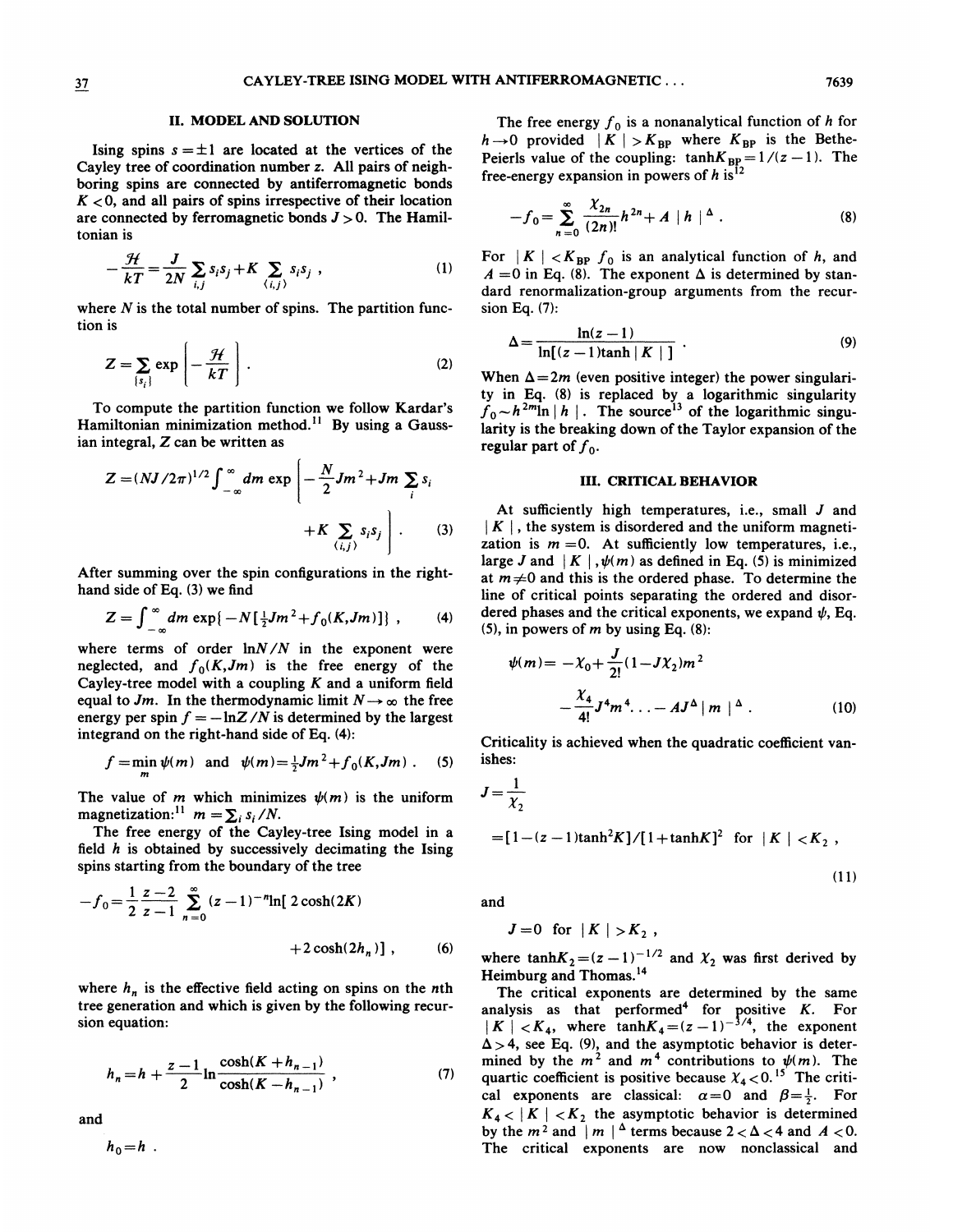nonuniversal:  $\alpha = -(4-\Delta)/(\Delta-2)$  and  $\beta = 1/(\Delta-2)$ . The two regimes of classical and nonclassical criticality are separated at  $|K| = K_4$  or  $\Delta = 4$  by classical behavior modified by logarithms.<sup>4</sup> At  $|K| = K_2$  or  $\Delta = 2$  the thermodynamic functions exhibit exponential singularities. Thus  $\Delta$  plays a role similar to the spatial dimension and the special values 2 and 4 correspond to the lower- and upper-critical dimensions, respectively. For  $|K| > K_2$ the exponent  $\Delta < 2$  and  $\psi(m)$  given in Eq. (10) can be approximated by

$$
\psi(m) = -\chi_0 - AJ^{\Delta} |m|^{ \Delta} + Jm^{2}/2
$$

where  $A < 0$ . As  $J \rightarrow 0$  the magnetization vanishes as  $m \sim J^{\beta}$ , where  $\beta = (\Delta - 1)/(2 - \Delta)$ , and  $\partial^2 f / \partial J^2 \sim J^{-\alpha}$ , where  $\alpha = (4-3\Delta)/(2-\Delta)$ .

# IV. ORDERED PHASE

At large values of the couplings  $J$  and  $\mid K \mid$  long-rang order is established. At zero temperature,  $J \rightarrow \infty$  and  $-K \rightarrow \infty$ , two types of order occur. The ferromagnetic order, with all spins equal to each other ( $m = \pm 1$ ), occurs when the ferromagnetic coupling  $J$  is large compared to the antiferromagnetic interaction. The antiferromagnetic order is characterized by spins on adjacent tree generations taking opposite values, but with all spins of a given generation having the same value. The uniform magnetization is  $m = \pm (z - 2)/z$  and this phase occurs when the antiferromagnetic strength  $|K|$  is large compared to the ferromagnetic coupling. The two phases are separated by a first-order transition which is determined by balancing the ferromagnetic and antiferromagnetic energies. The ground-state energies for the Cayley tree in a field  $h$  are for ferromagnetic and antiferromagnetic energies. The<br>bound-state energies for the Cayley tree in a field h are<br> $f_0 = K \pm h$  for ferromagnetic order and  $-f_0 = -K$  $-f_0 = K \pm h$  for ferromagnetic order and  $-f_0 = -K \pm h (z - 2)/z$  for antiferromagnetic order. The minimization of  $\psi(m)$ , after substituting the  $f_0$  formula into Eq. (5), yields  $m = \pm 1$ , and  $m = \pm (z - 2)/z$ . The corresponding energies are equal if

$$
J = -Kz^2/(z-1) \ . \tag{12}
$$

The phase diagram in the plane  $(K, J)$  was determined numerically by searching for the minimum of  $\psi(m)$  given in Eq. (5), after computing the free energy  $f_0$  of the nearest-neighbor model in a uniform field  $h = Jm$  from Eqs. (6) and (7). Figure <sup>1</sup> contains the phase diagram for a tree of coordination number  $z = 3$ . The positive K region<sup>4</sup> is also shown. The line of first-order transitions which in the zero-temperature limit is given by Eq. (12)  $J = -4.50$  K, ends at an ordered critical point:<br> $-K = 0.7514$ ,  $J = 3.417$  in the midst of the ordered phase. This is a classical (mean-field) multicritical point. Figure 2 shows the temperature dependence along the first-order transitions line of the difference of the uniform magnetization values from each side of the line, and the temperature is defined as  $T = 1/(kJ)$ . At  $T=0$ , this difference equals  $1-(z-2)/z = 2/z$  and it vanishes at the ordered critical point with an exponent  $\beta$  equal to the the ordered critical point with an exponent  $p$  equal to the magnetization value at the ordered critical point is  $m = 0.61$ .

Note that the ferromagnetic and antiferromagnetic re-

gions of the phase diagram can be joined by certain paths which do not cross the first-order transitions line, in contradiction with the expectations one has for a Bravais lattice system. The solution of this apparent paradox lies in the nonuniform character of the Cayley tree. In the ferromagnetic region the average magnetization changes from tree generation to tree generation. Also, unlike for a square or cubic lattice, there is a nonvanishing uniform magnetization in the antiferromagnetic region. Thus, each of these phases exhibits nonvanishing values of the



FIG. 1. Phase diagram in the plane  $(K, J)$  for the tree of coordination number  $z = 3$ . The dashed line is a line of firstorder transitions which ends at an ordered critical point. The solid line is a line of nonuniversal second-order transitions. It has a maximum at  $K = -K_{BP}$ ,  $J = (z - 1)/(z - 2) = 2$ , and it intersects the K axis at  $K = \pm K_2$ .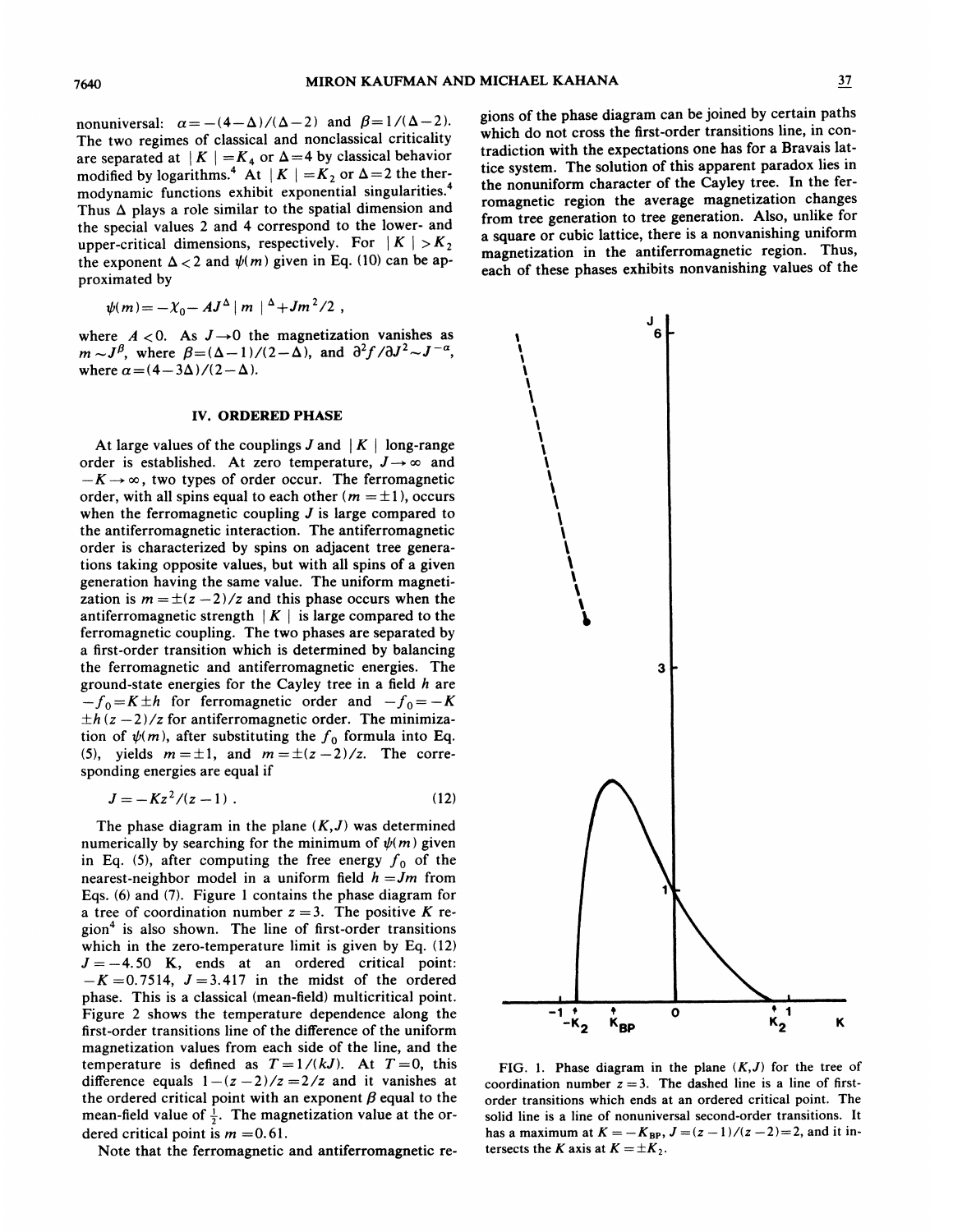

FIG. 2. The temperature  $(kT = 1/J)$  dependence along the first-order transitions line of the difference  $\Delta m$  of magnetizations values from each side of the line, for the tree of coordination number  $z=3$ . At  $T=0$ ,  $\Delta m = 2/z = \frac{2}{3}$ , and close to the ordered critical point  $\Delta m \sim |t|^{1/2}$ , where t is the reduced temperature.

order parameter of the other phase. A better terminology could be "predominantly ferromagnetic" and "predominantly antiferromagnetic" phases, rather than ferromagnetic and antiferromagnetic phases. One can imagine changing the properties of the system smoothly and moving from one regime to the other without crossing a phase boundary.

The phase diagram remains topologically unchanged for any coordination number  $3 \le z \le \infty$ . In the limit  $z \rightarrow \infty$  the disordered region of the phase diagram shrinks to the segment  $K = 0$ ,  $J < 1$ , because tanhK,



FIG. 3. The temperature  $(kT = 1/J)$  dependence of the magnetization m for  $J/K = -4.52$ , for the tree of coordination number  $z = 3$ . As the temperature is increased two phase boundaries are crossed: first a discontinuous transition and then a classical continuous transition. The magnetization is not monotonically decreasing as the temperature is increased.

 $=(z-1)^{-1/2} \rightarrow 0$ . The first-order transitions line disappears as the distinction between antiferromagnetic and ferromagnetic order vanishes:  $m = (z - 2)/z \rightarrow 1$ . For  $z = 2$  the Cayley tree reduces to the one-dimensional lat $z = z$  the Cayley tree reduces to the one-dimensional lattice, and the phase diagram<sup>10,11</sup> differs topologically from Fig. 1. The critical line of Eq. (11) is now  $J = (1-\tanh K)/(1+\tanh K) = \exp(-2$  K). It intersects the first-order transitions line, which in the zerotemperature limit is  $J = -4$  K at a tricritical point<sup>10,11</sup> located at  $-K = (\ln 3)/4$ ,  $J = 3^{1/2}$ .

The first-order transitions segment, though very close to a straight line in the plane  $(K, J)$ , is actually curved. Consequently, there exists a small interval 4.50 $<$ J/ | K |  $<$  4.55 for which two transitions occur as the temperature  $T = 1/(kJ)$ , is lowered: first a classical continuous transition from the djsordered to the ordered phase; then a discontinuous transition between antiferromagnetic and ferromagnetic phases. Figure 3 which con-



FIG. 4. The temperature  $(kT = 1/J)$  dependence of the magnetization m for  $J/K = -1.4112$  and  $-2.0322$ , respectively, for the tree of coordination number  $z = 3$ . Nonclassical critical behavior is observed close to the critical points, reduced temperature  $\vert t \vert < 10^{-3}$ , as shown in the insets. The corresponding values of the exponent  $\beta$  are 2 and 1, respectively.